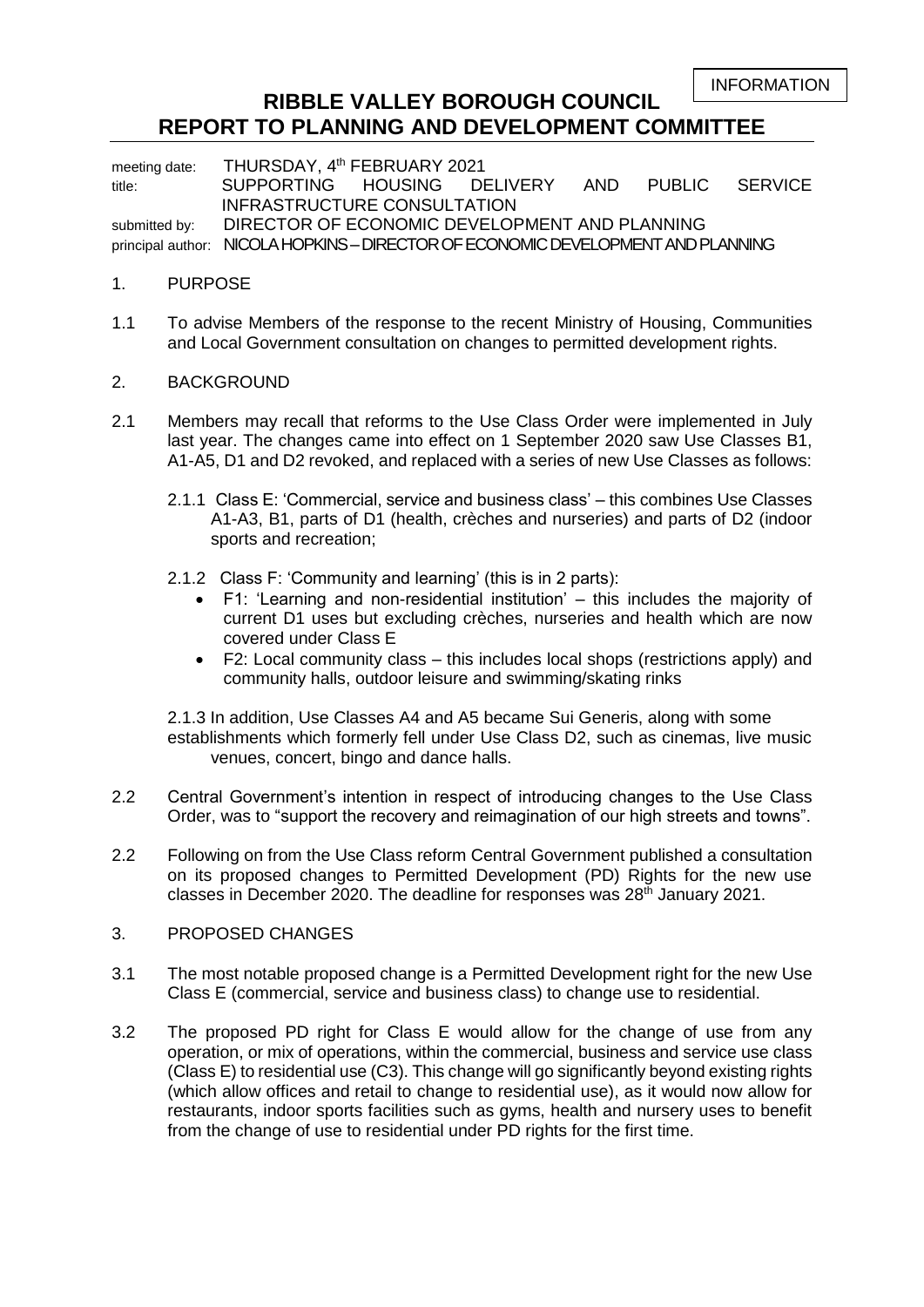- 3.3 The consultation sought a response on whether a size limit should apply to the building which could benefit from the right and questioned whether the right should apply in conservation areas with the intention to support historic town centres.
- 3.4 The current PD rights, which allow offices or retail use to change to residential, require the submission of a Prior Approval application to the Local Planning Authority. The consultation set out that there would be a similar requirement for the proposed change of use from Class E to residential. The consultation proposed the following considerations for the Prior Approval:
	- Flooding risk
	- Transport and safe access considerations
	- **Contamination**
	- Noise from existing neighbouring commercial premises
	- Adequate natural light in all habitable rooms
	- Fire safety
	- The impact on the intended occupiers from the introduction of residential use in an area the authority considers is important for heavy industry and waste management
- 3.5 If the changes are implemented then these proposed Prior Approval considerations will be enshrined in law effectively removing all other development management policies from being considered if planning permission were required. Each criterion would need to be considered as acceptable and a balancing exercise, as often undertaken in respect of planning applications, would not be possible.
- 3.6 The proposed Prior Approval process would see light industrial floorspace within Class E, which is located in industrial areas, protected.
- 3.7 In respect of conservation areas, the only additional assessment (over and above the prior approval criteria listed above) would be the impact of the loss of the ground floor use to residential, in recognition of the conservation value that retail frontage can bring to conservation areas.
- 3.8 The second part of the consultation seeks to support the Government's investment programme to ensure the country's public services are world class. The Spending Review on 25 November 2020 set out the Government's vision for a long-term programme of investment in the vital public service infrastructure the country needs. This will include new hospitals, schools, further education colleges and prisons.
- 3.9 In terms of the consultation the Government proposes to increase the flexibility set out in the existing Class M right for extensions to schools, colleges, universities, and hospitals. Additionally, a 'prioritised' 10-week determination period for major public sector planning applications was also consulted upon.
- 3.8 The final part of the consultation details the Government's intentions for rationalising the [existing Permitted Development Rights.](https://www.turley.co.uk/comment/basic-guide-permitted-development-rights) It categorises the existing PD Rights into four categories:
	- Category 1 the right is no longer required. Example Class D shops to financial and professional.
	- Category 2 the right is unchanged by the amendments to the Use Classes Order and therefore no amendment is necessary. Example - Class L small HMOs to dwellinghouse and vice versa.
	- Category 3 the right may be replaced by the new proposed PD Right from the commercial, business and service use class to residential. Example – Class O offices to dwellinghouses.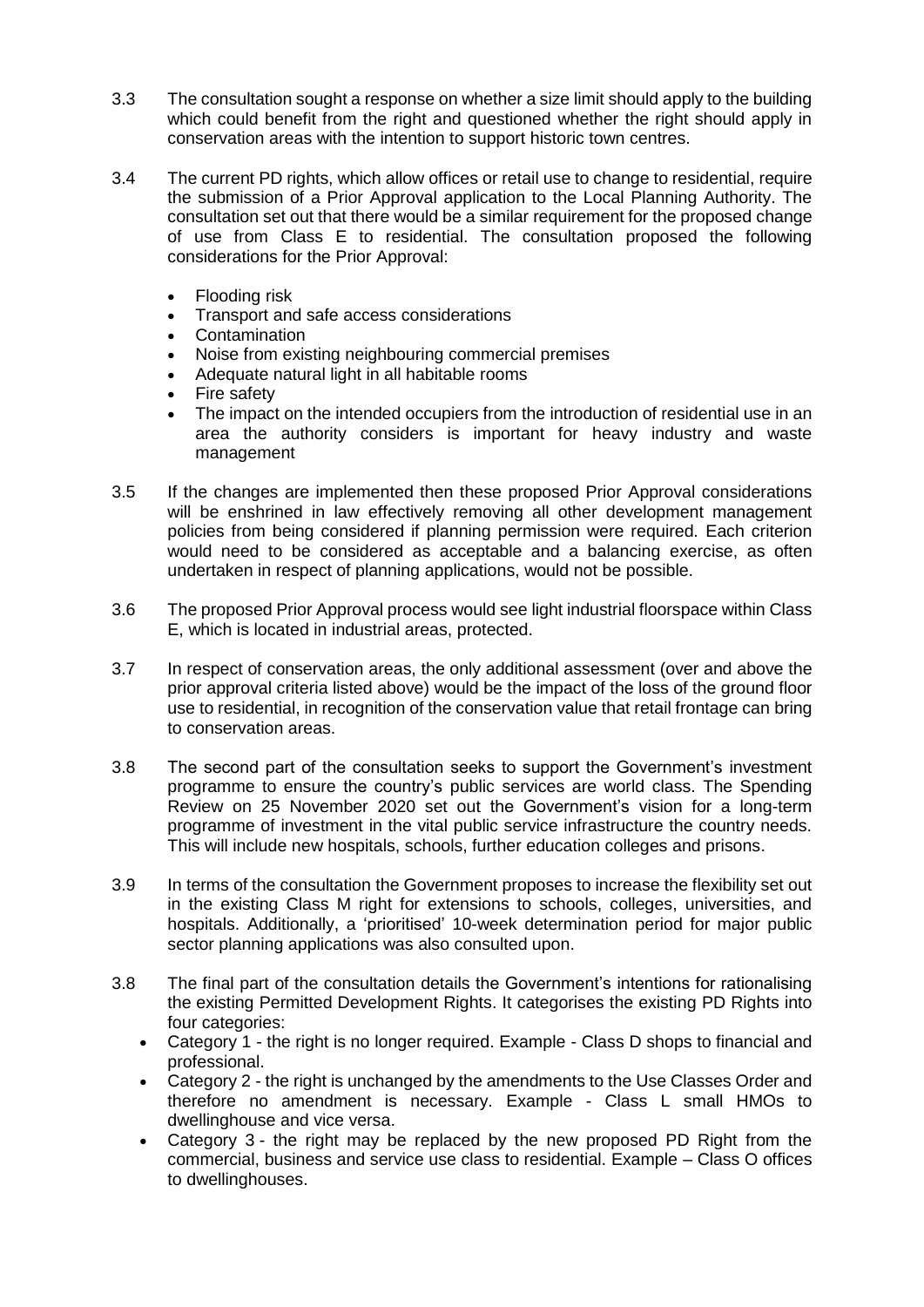- Category 4 the right requires detailed consideration. There are several rights that may fall into this category, including some where the scope of the PD Right is broadened, for example to allow for the change of use to the commercial, business and service use class rather than an individual use within it, such as a shop. Or may similarly be broadened by providing for the change of use from a greater range of uses, such as from the commercial, business and service use class.
- 3.9 At this stage it is difficult to comment on the changes set out within category 4 as further detail is required.
- 4. CONSULATION RESPONSE
- 4.1 A response to the consultation has been sent on behalf of Ribble Valley Council and is appended to this report.
- 4.2 The main concern in respect of the proposed change of use to residential is the impact the change will have on our town centres through the loss of commercial uses within our main retail areas. It is unclear how we will be able to ensure the right mix of commercial and residential in centres based upon the proposed changes set out within the consultation.
- 4.3 Whilst the consultation justifies the proposed changes in relation to reinventing the high streets concerns are raised that the changes are not limited to high streets.
- 4.4 The 'blame' for delays is once again aimed at Local Planning Authorities with no recognition of the amount of work LPAs undertake or the financial impact such changes would bring. It is considered that all stakeholders need to be accounted for when proposing such significant changes to the planning process.
- 5. RISK ASSESSMENT
- 5.1 The approval of this report may have the following implications:
	- Resources The changes would see a reduction in planning fees and possibly pre-application fees which the Local Planning Authority receives.
	- Technical- N/A
	- Political N/A
	- Reputation *–* N/A
	- Equality and Diversity N/A

### 6. **RECOMMENDED THAT COMMITTEE**

6.1 Note the attached response to the consultation.

NICOLA HOPKINS DIRECTOR OF ECONOMIC DEVELOPMENT AND PLANNING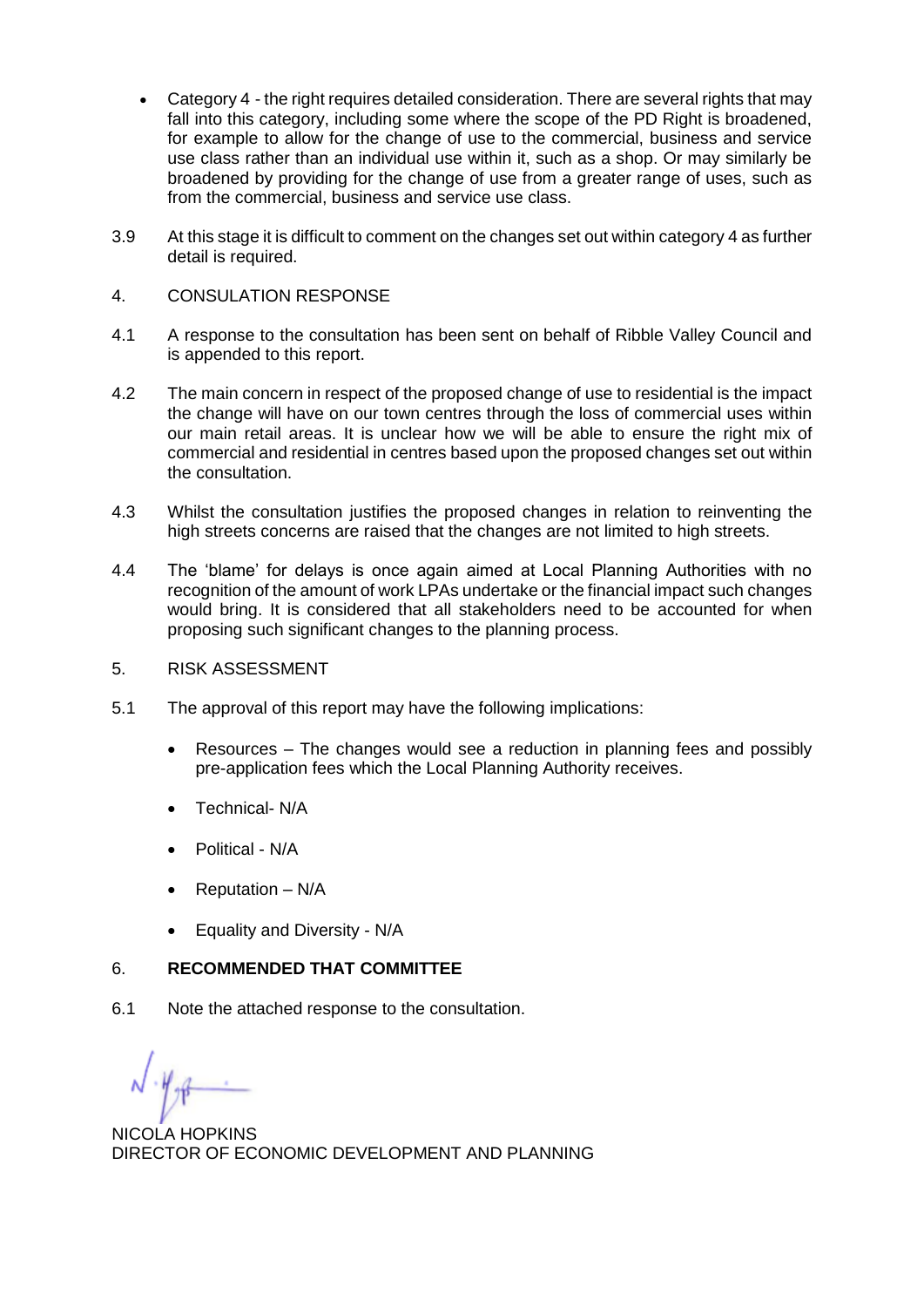## **Supporting housing delivery through a new national permitted development right for the change of use from the Commercial, Business and Service use class to residential**

Q1 Do you agree that there should be no size limit on the buildings that could benefit from the new permitted development right to change use from Commercial, Business and Service (Class E) to residential (C3)?

| Agree      |  |
|------------|--|
| Disagree   |  |
| Don't know |  |

Please give your reasons:

The fact that the change isn't necessarily restricted to town centres raises concerns that other areas, such established business parks, could be lost unless a size limit is enforced.

The justification for the proposed changes relates to high streets however it is not clear why the rights are not limited to high street properties?

In respect of the high street whilst we agree that we need to support our town centres and high streets in adapting to these changes in both shopping patterns and the COVID impacts it is not clear how unrestricted change of use will ensure our high streets and town centres retain an appropriate mix of uses to remain vibrant.

Q2.1 Do you agree that the right should not apply in areas of outstanding natural beauty, the Broads, National Parks, areas specified by the Secretary of State for the purposes of section 41(3) of the Wildlife and Countryside Act 1981, and World Heritage Sites?

| Agree           |  |
|-----------------|--|
| <b>Disagree</b> |  |
| Don't know      |  |

Please give your reasons:

Q2.2 Do you agree that the right should apply in conservation areas?

| Agree           |  |
|-----------------|--|
| <b>Disagree</b> |  |
| Don't know      |  |

Please give your reasons: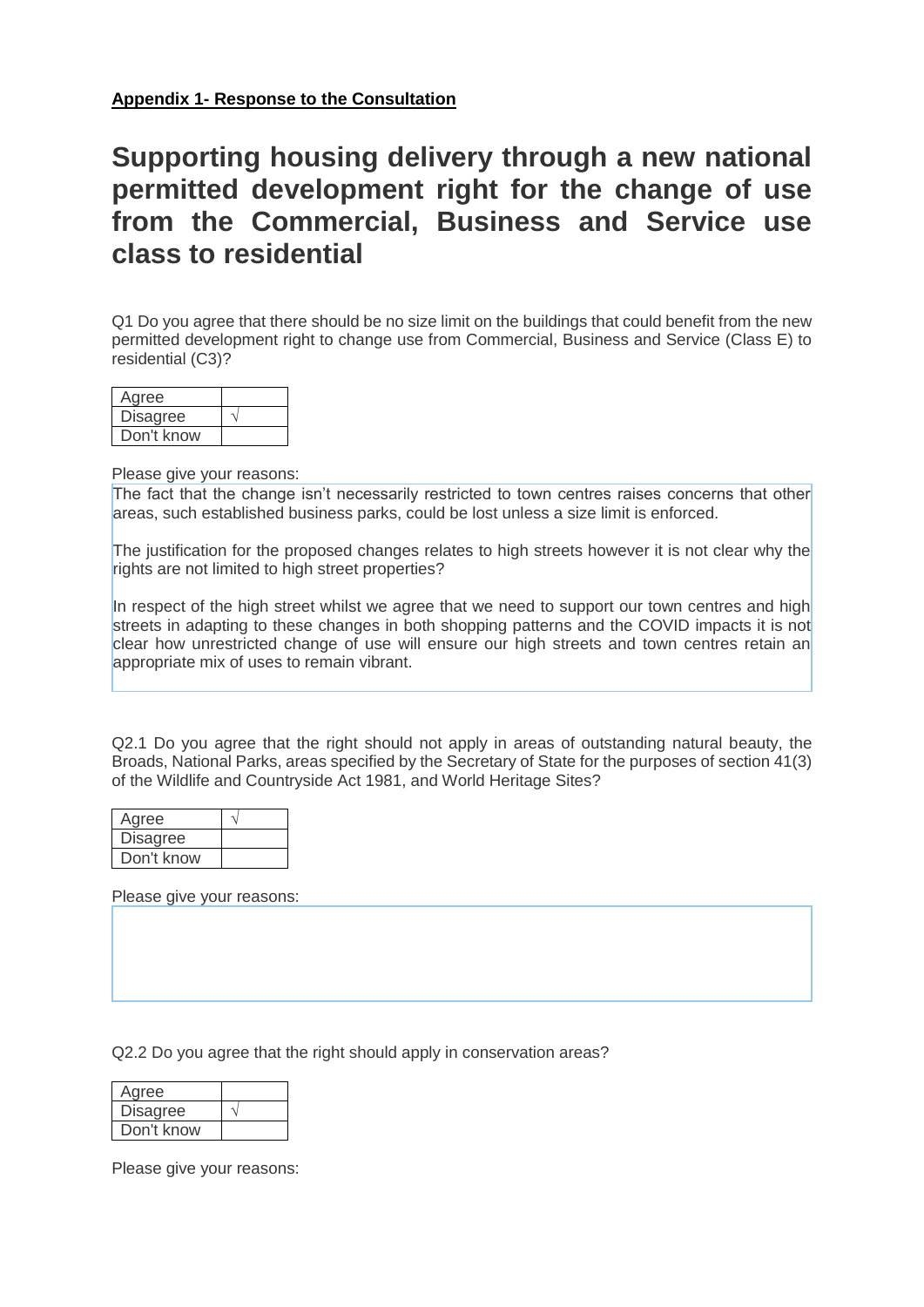Given that a lot of our main retail areas are designated as Conservation Areas we acknowledge that if such areas are excluded from the permitted development right then this would significantly restrict the number of properties which could benefit from the change. However, it is important to acknowledge that evidence suggests that the number of homes to date converted via permitted development rights create worse quality residential environments than those converted with planning permission. This would be a concern across all areas and in particular within our conservation areas.

For example, Clitheroe Conservation Area contains the commercial, administrative and business heart of a Lancashire market town. Unrestricted development within this area could have a detrimental impact on the vibrancy of the town and reduce the attractiveness of the area as a tourist destination. This would have an associated impact on the economy of the area and the local businesses.

Q2.3 Do you agree that, in conservation areas only, the right should allow for prior approval of the impact of the loss of ground floor use to residential?

| Agree           |  |
|-----------------|--|
| <b>Disagree</b> |  |
| Don't know      |  |

Please give your reasons:

We agree that the retail frontage of some of the Borough's conservation areas is part of the value and character of that area so do need to be afforded a degree of protection. However, it is difficult to comment without understanding what would be subject to prior approval. The existing prior approvals do not deal with matters, such as the loss of a historic shop front or the loss of a mix of uses within the area, which are often intrinsic to the character and historic importance of conservation areas.

Q3.1 Do you agree that in managing the impact of the proposal, the matters set out in paragraph 21 of the consultation document should be considered in a prior approval?

| Agree           |  |
|-----------------|--|
| <b>Disagree</b> |  |
| Don't know      |  |

Please give your reasons:

Notwithstanding the fact the submission of a prior approval application gives an opportunity for the community to make representations on these matters it can be challenging for non-planning professionals to understand that only certain matters are subject to prior approval consideration and by restricting what can be considered effectively reduces the involvement of the community within decision making. The government's planning white paper argued that they wanted to give communities a more meaningful voice in the future of their area and such a proposal is at odds with this statement.

Additionally, the existing areas of prior approval would not necessarily be applicable to the properties which could engage with the new permitted development rights. Consideration of the loss of the existing use on the vitality and viability of the area should be a consideration to ensure that a suitable mix of uses is retained.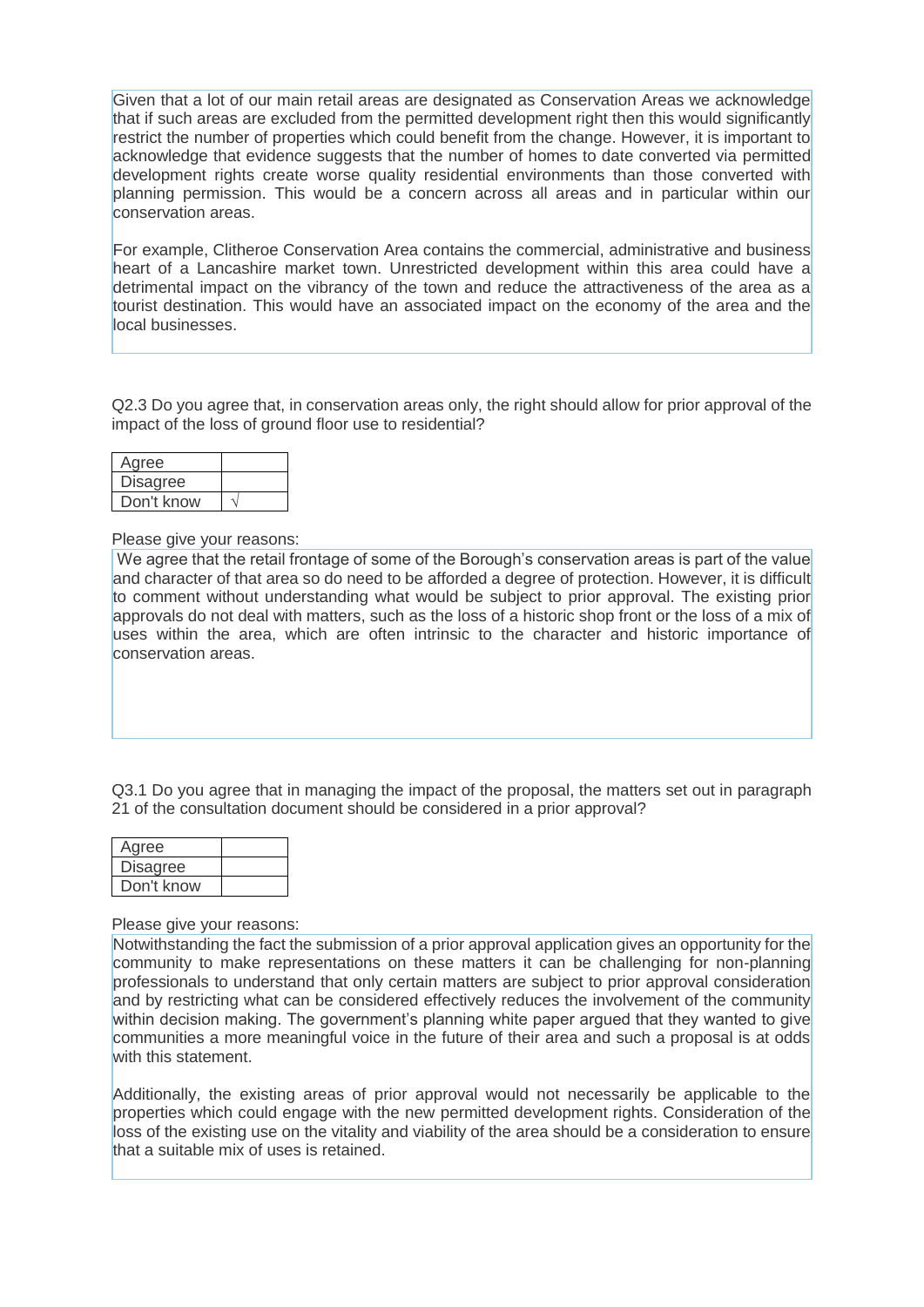Q3.2 Are there any other planning matters that should be considered?

| Yes        |  |
|------------|--|
| No         |  |
| Don't know |  |

#### Please specify:

The impact of the loss of a commercial unit on the mix of uses within the area- the vitality and viability of the area needs to be considered to ensure that the change of use does not cause a detriment to the remaining businesses.

There is a risk of poor quality residential environments due conflict between residential and commercial uses which could have a significant impact upon business operators, a detriment to local economy and the attractiveness of the area to future businesses.

Parking- The permitted change could possibly result in increased parking problems with more pressure on the highway network as result of residential parking on street frontages. Ultimately it could lead to problems with people accessing the retail/ commercial areas and deliveries in areas where there is no off-street parking. This would have a detrimental impact on the local economy.

Q4.1 Do you agree that the proposed new permitted development right to change use from Commercial, Business and Service (Class E) to residential (C3) should attract a fee per dwellinghouse?

| Agree           |  |
|-----------------|--|
| <b>Disagree</b> |  |
| Don't know      |  |

Please give your reasons:

Yes, although the prior approval route was introduced with the aim to speed up decision making the process still involves a significant amount of staff resource and time (and does not appear to speed up the process). The process is confusing to neighbours and the community which adds to the resource impact on the planning officers. A fee is required to provide an appropriate level of resource to the LPA to undertake the work involved in dealing with such an application.

Q4.2 If you agree there should be a fee per dwelling house, should this be set at £96 per dwellinghouse?

| Yes        |  |
|------------|--|
| No         |  |
| Don't know |  |

Please give your reasons:

It is unclear why the fee for creating a new dwellinghouse via this permitted development route differs to the existing fee for a new dwellinghouse/ change of use (£462) or at least accords with the prior approval for change of use where building operations are required (£206)

The justification appears to relate to the impact of the costs to developers with no consideration on the impact of the costs to the Local Planning Authority. For clarity and the work involved in dealing with the proposed change of use of a commercial unit to a dwellinghouse we consider that the fee should reflect the existing fees for change of use.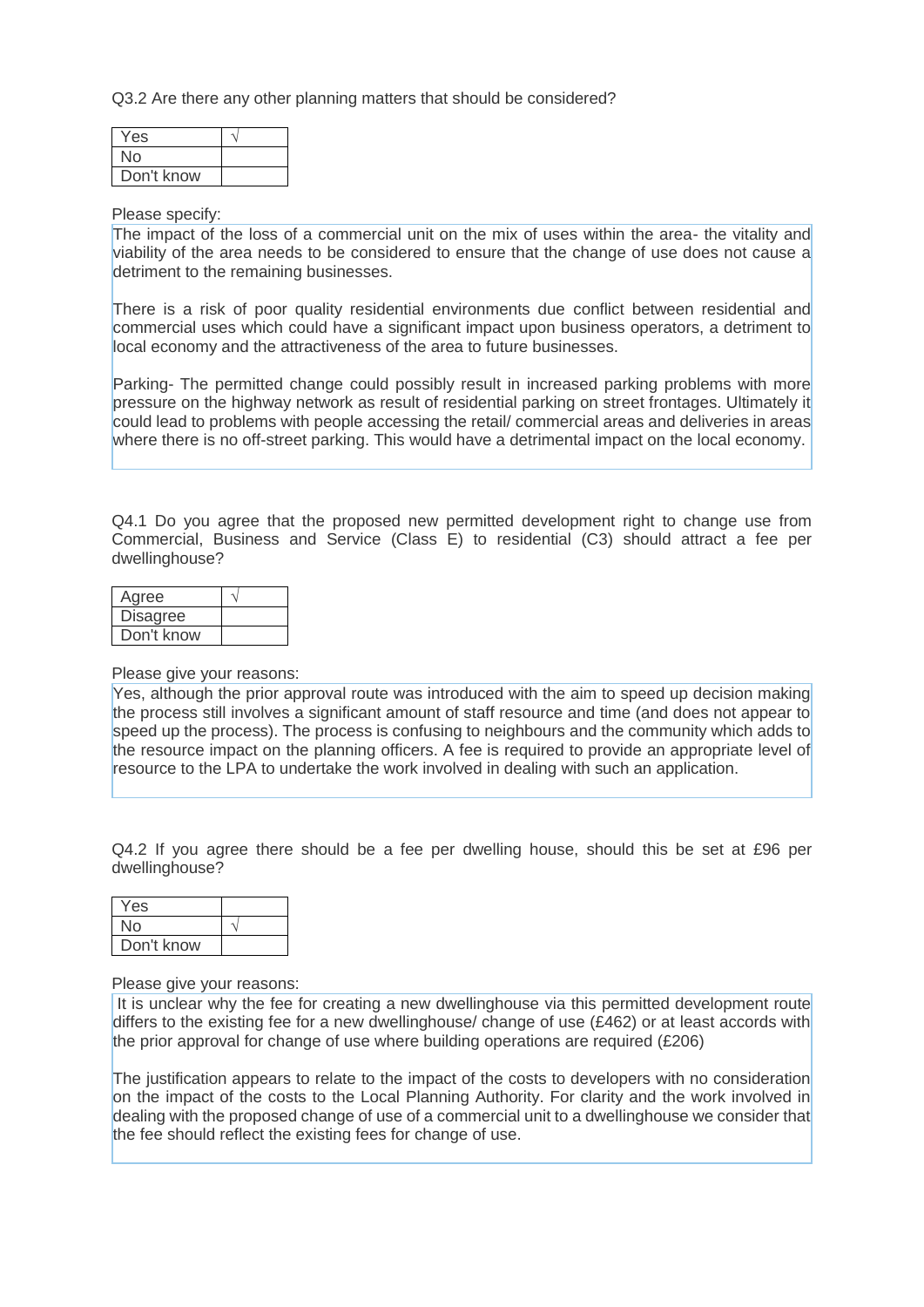Q5 Do you have any other comments on the proposed right for the change of use from Commercial, Business and Service use class to residential?

| v<br>ES |  |
|---------|--|
|         |  |

#### Please specify:

There is a risk that the proposed changes could result in poor quality residential environments with conflict between residential and commercial uses. This could have a significant impact upon business operators and be detrimental to the local economy.

Q6.1 Do you think that the proposed right for the change of use from the Commercial, Business and Service use class to residential could impact on businesses, communities, or local planning authorities?

| Yes        |  |
|------------|--|
| No         |  |
| Don't know |  |

If so, please give your reasons:

**Businesses-** landlords could see the value increase of a dwelling rather than a commercial unit as an incentive not to renew leases which could impact on businesses ability to find suitable accommodation.

The loss of commercial units could have a negative impact on the retained businesses within that area as consumers often visit places where they can combine multiple stores in one visit. The loss of businesses could impact negatively on the attractiveness of the area for consumers.

**Communities-** shopping local has become more prevalent within the current pandemic and we believe will continue post pandemic as peoples shopping habits have changed. Loss of local businesses to residential could impact on the choice local communities have in terms of shopping and evening entertainment- Ribble Valley has a high elderly population a number of whom are limited in terms of accessing services wider afield.

Additionally, pressure for parking associated with the new residential use could impact on the accessibility of the area for consumers and businesses with an associated detrimental impact on the economy of the area

**Local Planning Authorities:** The change would reduce the amount of planning fees received which would put extra strain on an already strained service. The introduction of a further prior approval procedure further complicates the planning system which is challenging for the general public to understand currently and adds another dimension to workloads without, it appears, the necessary resource to facilitate this change.

Q6.2 Do you think that the proposed right for the change of use from the Commercial, Business and Service use class to residential could give rise to any impacts on people who share a protected characteristic?

| Yes        |  |
|------------|--|
| Nο         |  |
| Don't know |  |

If so, please give your reasons: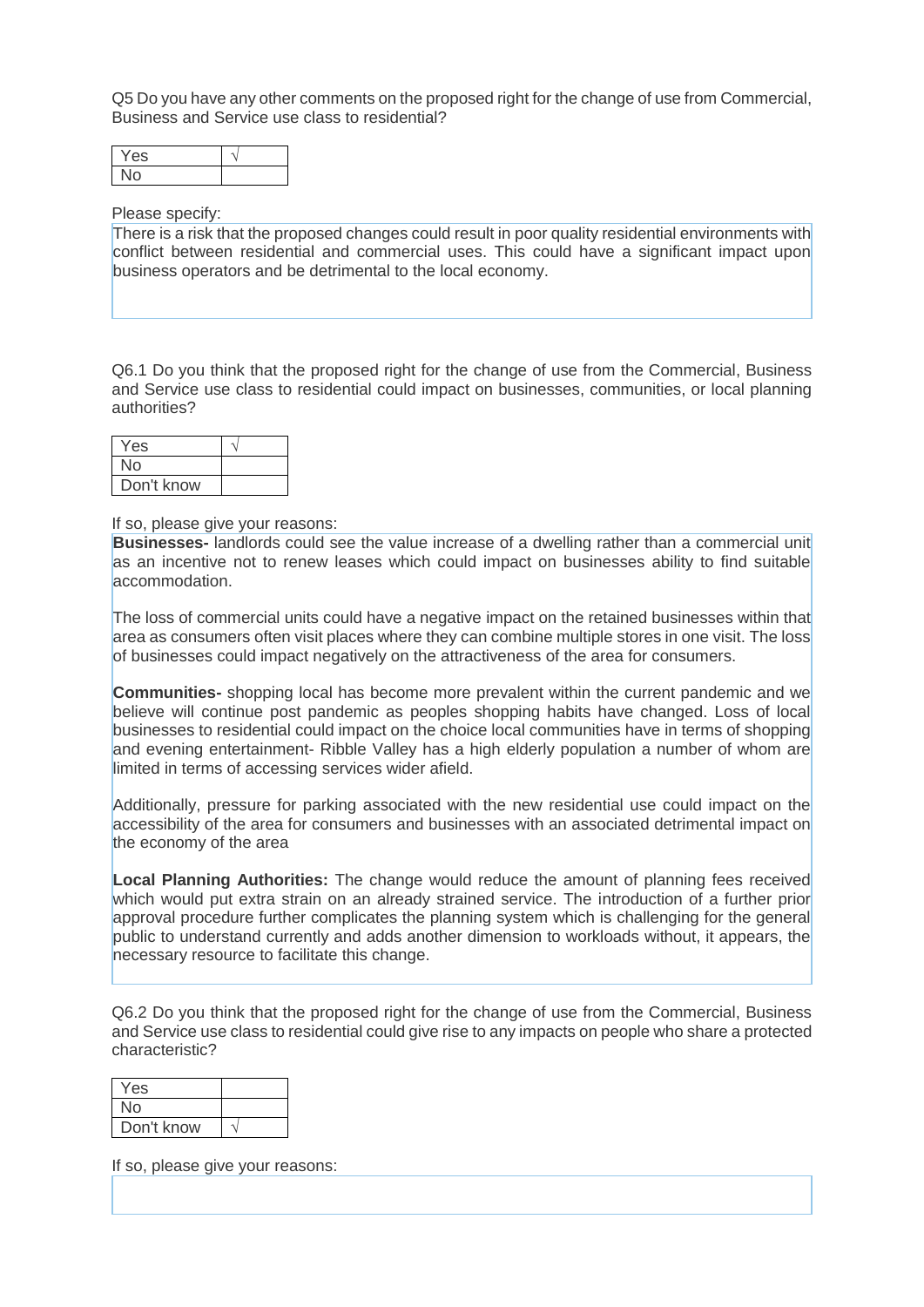# **Supporting public service infrastructure through the planning system**

Q7.1 Do you agree that the right for schools, colleges and universities, and hospitals be amended to allow for development which is not greater than 25% of the footprint, or up to 250 square metres of the current buildings on the site at the time the legislation is brought into force, whichever is the larger?

| Agree           |  |
|-----------------|--|
| <b>Disagree</b> |  |
| Don't know      |  |

Please give your reasons:

On the proviso that conditions and restrictions within Class M of the existing GDPO are incorporated (subject to the proposed changes) this appears to enable some flexibility.

Q7.2 Do you agree that the right be amended to allow the height limit to be raised from 5 metres to 6?

| Agree           |  |
|-----------------|--|
| <b>Disagree</b> |  |
| Don't know      |  |

Please give your reasons:

It is difficult to comment on a size limit as a limit of 6m may not always be appropriate in relation to the relationship of the surrounding land uses. Generally existing schools, colleges, universities and hospitals have site restrictions and constraints and as such it is not clear how much impact this proposed change will have in enabling the facilities to expand quickly.

Q7.3 Is there any evidence to support an increase above 6 metres?

| Yes        |  |
|------------|--|
| No         |  |
| Don't know |  |

Please specify:

As above each facility will be different in respect of how high an extension can extend to and not have a detrimental impact.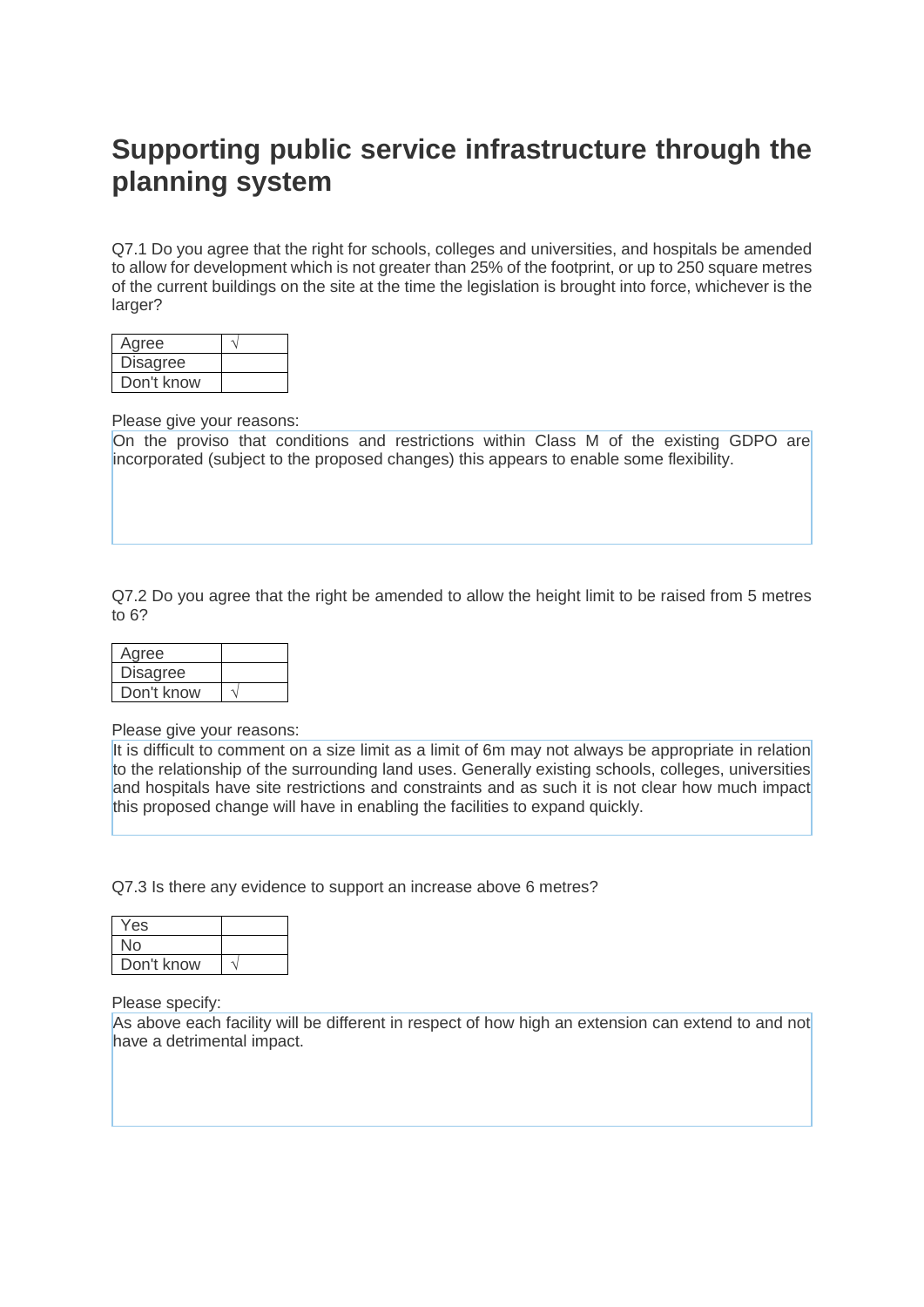Q7.4 Do you agree that prisons should benefit from the same right to expand or add additional buildings?

| Agree           |  |
|-----------------|--|
| <b>Disagree</b> |  |
| Don't know      |  |

#### Please give your reasons:

Prisons generally have a clearly identified and secure curtilage and extensions and alterations within the grounds which increase capacity should have limited impact in the wider area.

Q8 Do you have any other comments about the permitted development rights for schools, colleges, universities, hospitals and prisons?

| es |  |
|----|--|
|    |  |

Please specify:

The Spending Review on 25 November 2020 related to new hospitals, schools, further education colleges and prisons. The changes proposed from a planning perspective only relate to existing facilities a number of which already have significant site constraints which would render the permitted development rights unusable.

It is considered more important to deliver new infrastructure to provide world class public infrastructure as per national governments desire.

Q9.1 Do you think that the proposed amendments to the right in relation to schools, colleges and universities, and hospitals could impact on businesses, communities, or local planning authorities?

| Yes        |  |
|------------|--|
| No         |  |
| Don't know |  |

If so, please give your reasons:

The emphasis within the consultation document is that securing planning permission leads to project delays and cost increases, with the 'blame' being directed to Local Planning Authorities. However, as a small district LPA currently working on a major infrastructure project we believe that delays cannot solely be blamed on the LPA. Key to delivering major infrastructure projects is collaboration and use of Planning Performance Agreements (or similar mechanisms) would be preferable than introducing more changes to the planning system which adds uncertainty and more complexity into the system.

Q9.2 Do you think that the proposed amendments to the right in relation to schools, colleges and universities, and hospitals, could give rise to any impacts on people who share a protected characteristic?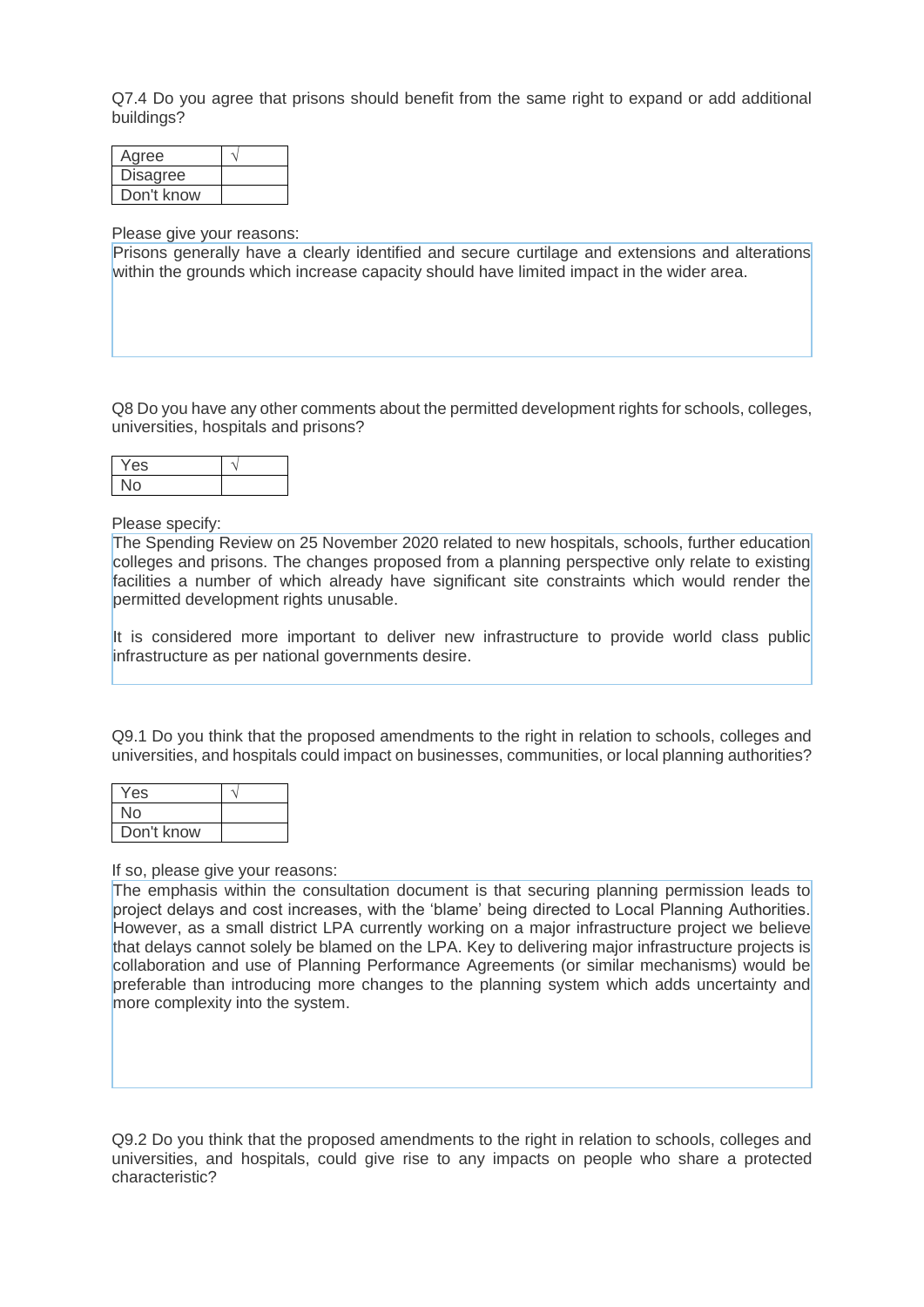| Yes        |  |
|------------|--|
| No         |  |
| Don't know |  |

If so, please give your reasons:

Q10.1 Do you think that the proposed amendment to allow prisons to benefit from the right could impact on businesses, communities, or local planning authorities?

| Yes        |  |
|------------|--|
| No         |  |
| Don't know |  |

If so, please give your reasons:

Q10.2 Do you think that the proposed amendment in respect of prisons could give rise to any impacts on people who share a protected characteristic?

| Yes        |  |
|------------|--|
| No         |  |
| Don't know |  |

If so, please give your reasons:

Q11 Do you agree that the new public service application process, as set out in paragraphs 43 and 44 of the consultation document, should only apply to major development (which are not EIA developments)?

| -<br>⊷ |  |
|--------|--|
|        |  |

Please give your reasons:

\*subject to comments made within the next questions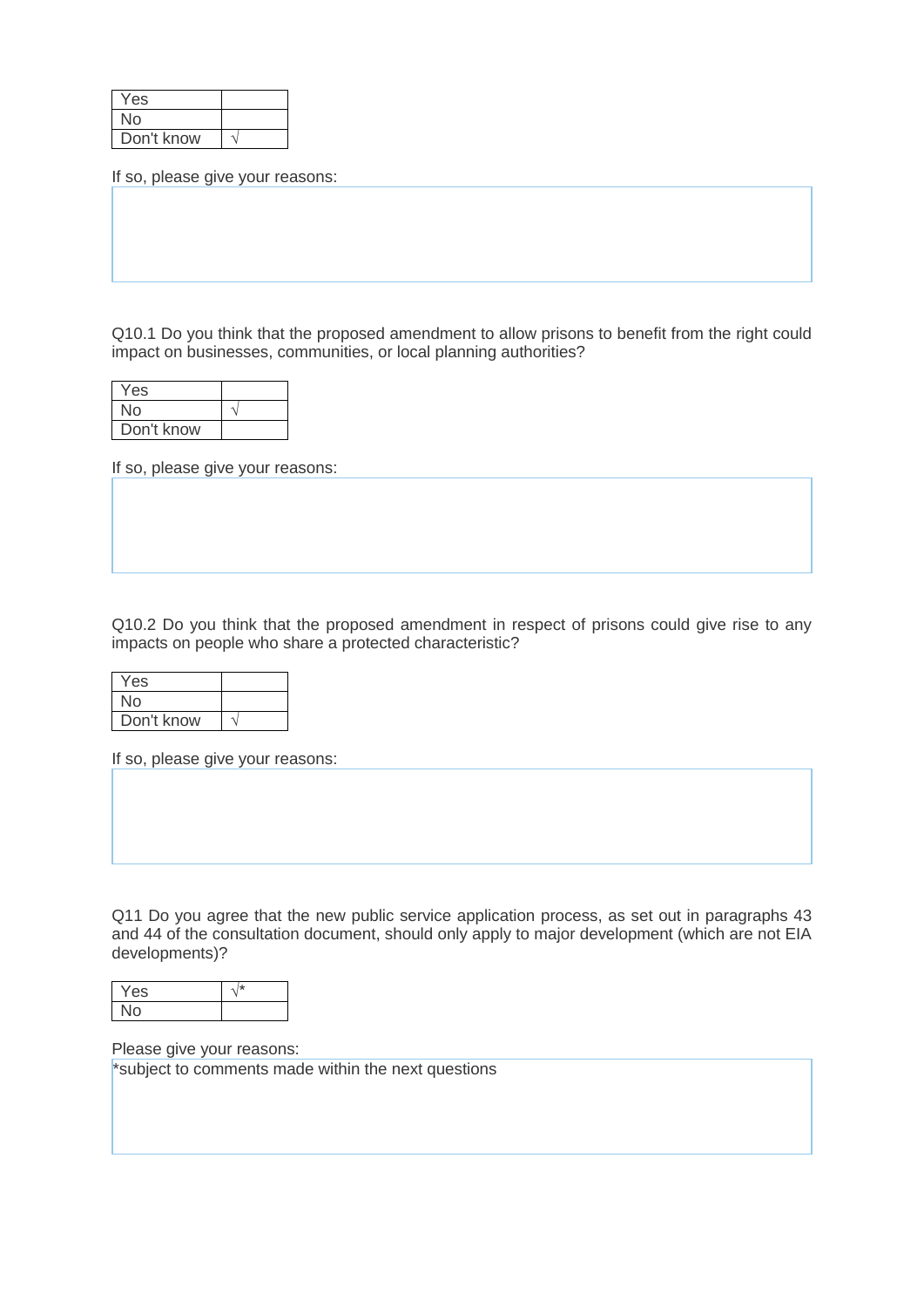Q12 Do you agree the modified process should apply to hospitals, schools and further education colleges, and prisons, young offenders' institutions, and other criminal justice accommodation?

| ∨<br>es |  |
|---------|--|
|         |  |

If not, please give your reasons as well as any suggested alternatives: \*subject to comments made within the next questions

Q13 Do you agree the determination period for applications falling within the scope of the modified process should be reduced to 10 weeks?

| es |  |
|----|--|
|    |  |

Please give your reasons:

Once again, the 'blame' for delays in delivering new infrastructure is being directed at the LPA where there are numerous factors involved.

As an LPA we already prioritise large, strategically important infrastructure projects and believe that the key to their successful delivery is secured at pre-application stage. The length of the determination period is irrelevant if there has been limited/ no pre-application engagement.

Issuing guidance on the importance of pre-application engagement does not necessarily result in pre-application engagement. The only way the time scale for determining major applications for new infrastructure could be reduced is to make pre-application engagement mandatory for these types of applications. This would ensure that all parties, including the local community, are engaged at an early stage and a timetable for consideration and determination can be agreed by all parties enabling surety of timescales and reduction in the potential for increased costs.

There are existing mechanisms in place to enable LPAs to manage large scale infrastructure projects within a timescale agreed by all parties, such as Planning Performance Agreements. The consultation documents states that it will be important that local planning authorities have effective case management systems so they can clearly identify and prioritise the application, undertake the necessary consultation, analyse responses from consultees and reach a final decision. All of this, extending to pre-application and post application issues, could be included within a PPA which would then enable the determination period of the actual planning application to be reduced as suggested.

Q14 Do you agree the minimum consultation / publicity period should be reduced to 14 days?

| ρc |  |
|----|--|
|    |  |

#### Please give your reasons:

Such a reduction would rely on everyone having digital connectivity whereas in some more rural areas there are connectivity and access issues. Sometimes getting clarity or even convening a meeting to make a decision isn't deliverable within such a short time period. For the sake of one week this does not appear to have any significant benefit.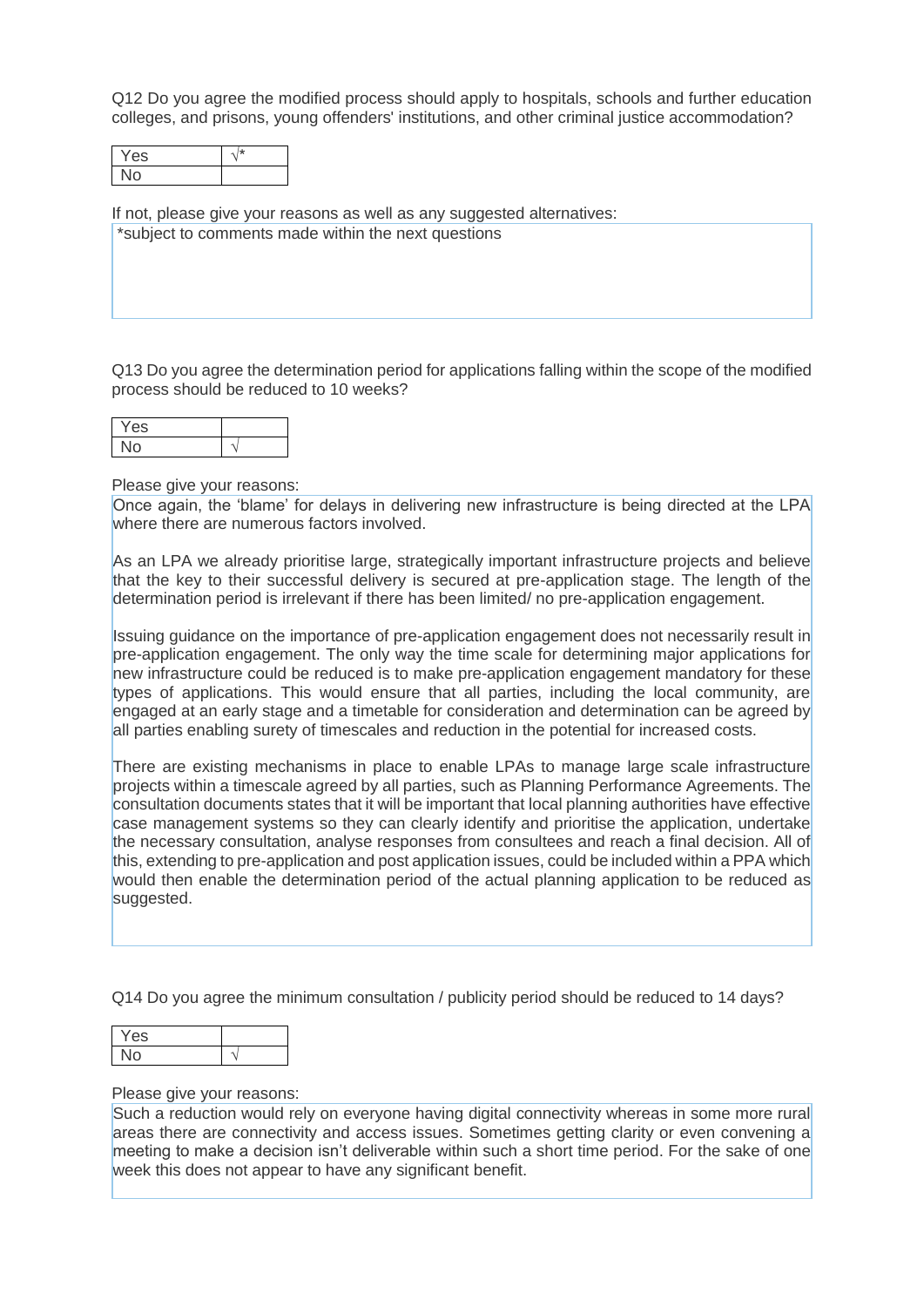If pre-application engagement was made mandatory which will ensure that all the interested parties are engaged before the application is submitted reducing the time needed for them to consider and comment at planning application stage- this is the only way the time limit could be reduced.

Q15 Do you agree the Secretary of State should be notified when a valid planning application is first submitted to a local planning authority and when the authority anticipates making a decision? (We propose that this notification should take place no later than 8 weeks after the application is validated by the planning authority.)

| v<br>es |   |
|---------|---|
|         | ۰ |

#### Please give your reasons:

This is yet another burden on the LPA adding to the number of processes the LPA has to go through without any clear reason for doing so. An alternative option would be for the applicant to advise the SoS on receipt of the confirmation from the LPA that the application has been validated.

Q16 Do you agree that the policy in paragraph 94 of the NPPF should be extended to require local planning authorities to engage proactively to resolve key planning issues of other public service infrastructure projects before applications are submitted?

| v<br>es. |  |
|----------|--|
|          |  |

#### Please give your reasons:

\*Whilst we do not have any concerns with extending paragraph 94 the consultation document suggests that local planning authorities are not already taking a proactive approach to engaging with key delivery bodies and other stakeholders at the pre-application stage. We are taking such an approach and amending the National Planning Practice Guidance setting out the importance of pre-application engagement does not make developers/ key delivery bodies/ stakeholders engage at pre-application stage. Pre-application should be made mandatory for these types of developments to ensure engagement occurs with all interested parties at an early stage making decision making smoother.

Q17.1 Do you have any comments on the other matters set out in the consultation document, including post-permission matters, guidance and planning fees?

| . . |  |
|-----|--|
|     |  |

#### Please specify:

Make pre-application mandatory for these schemes to ensure that all the aspirations set out within the consultation are achieved and such development can be delivered in a timely manner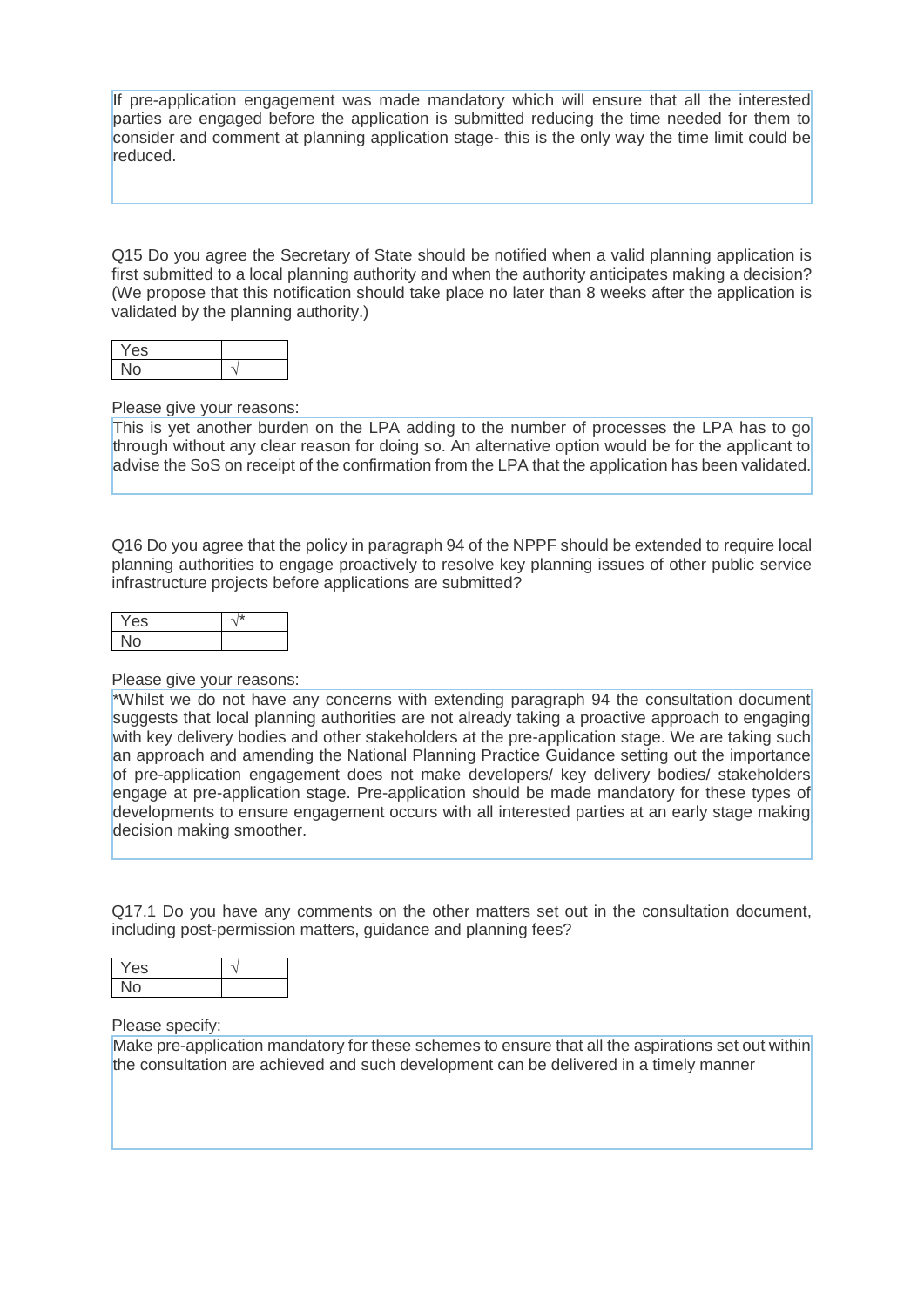Q17.2 Do you have any other suggestions on how these priority public service infrastructure projects should be prioritised within the planning system?

| $\mathsf{es}$ |  |
|---------------|--|
|               |  |

#### Please specify:

Transport schemes should be prioritised partly in light of the changing travel patterns as a result of the pandemic and the fact that inadequate highway and public transport infrastructure can be the reason other pieces of public infrastructure are delayed in their delivery.

Q18 Do you think that the proposed amendments to the planning applications process for public service infrastructure projects could give rise to any impacts on people who share a protected characteristic?

| י |  |
|---|--|
|   |  |

If so, please give your reasons:

# **Consolidation and simplification of existing permitted development rights**

Q19.1 Do you agree with the broad approach to be applied to the review and update of existing permitted development rights in respect of categories 1, 2 and 3 outlined in paragraph 76 of the consultation document?

| Agree           |  |
|-----------------|--|
| <b>Disagree</b> |  |
| Don't know      |  |

Please give your reasons:

Given the number of changes which have occurred and those which are proposed a review is necessary to provide absolute clarity of what is and is not permitted development

Q19.2 Are there any additional issues that we should consider?

| es |  |
|----|--|
|    |  |

Please specify: